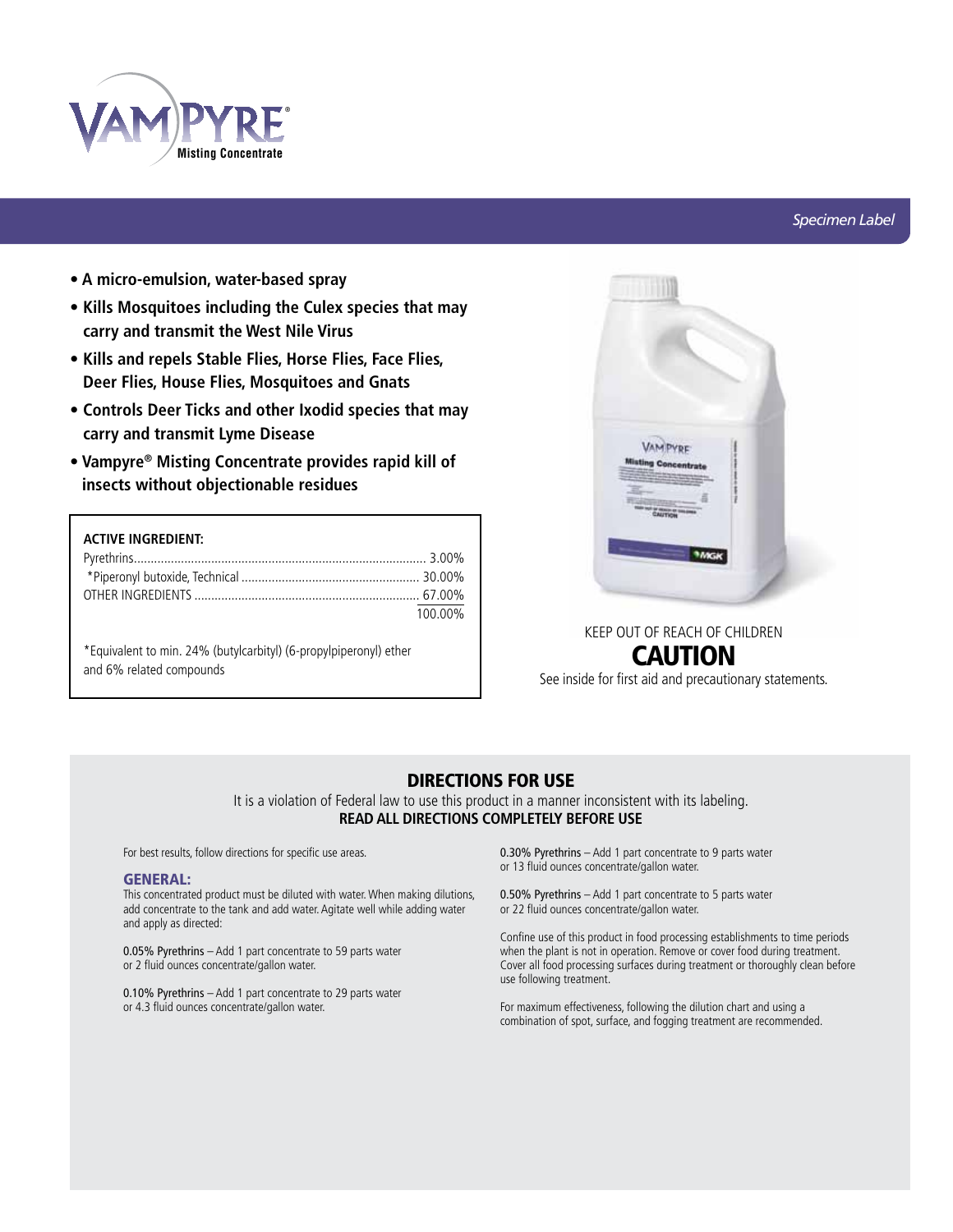# For the control of insects, including, but not limited to: **INDOOR INDOOR**

Almond Moths Angoumois Grain Moths Ants Bed Bugs Black Carpenter Ants Black Flies Black Widow Spiders Blood Sucking Lice Boxelder Bugs Brown Dog Ticks Cadelles Carpet Beetles Cat Fleas Cellar Spiders Cereal Beetles Cheese Mites Cheese Skippers Chocolate Moths Cigarette Beetles Clothes Moths Clover Mites Cockroaches Confused Flour Beetles

Crickets Dark Mealworms Darkling Beetles Deer Flies Deer Ticks Dermestid Beetles Dog Fleas Dried Fruit Beetles Drugstore Beetles Earwigs Face Flies Fannia Flies Firebrats Flat Grain Beetles Fruit Flies Fungus Gnats Grain Mites Granary Weevils Hide Beetles Horn Flies Hornets Horse Flies House Flies Indian Meal Moths Khapra Beetles Lesser Grain Beetles Lesser Grain Borers Lesser House Flies Lice Mediterranean Flour Moths Merchant Grain Beetles Midges Miller Moths Millipedes **Mosquitoes** including the Culex species that may carry and transmit the West Nile Virus Palmetto Bugs Pillbugs Poultry Lice Red Flour Beetles Rice Flour Beetles Rice Weevils Rusty Grain Beetles Saw-toothed Grain Beetles

Fleas Flies

Gnats

Sheep Ticks Silverfish Skipper Flies Small Flying Moths Sowbugs Spider Beetles Spiders Stable Flies Ticks that may carry and transmit Lyme Disease Tobacco Moths Trogoderma Beetles Warehouse Beetles Wasps Waterbugs Yellow Mealworms Yellow Jackets

**AREAS for use in but not limited to:** Animal Areas Animal Control Centers Animal **Ouarters** Animal Shelters Apartments Atriums Attics Auditoriums Automobiles Bakeries Bars **Basements** Bathrooms Bedding Bedrooms Beef Barns Beverage Plants **Boats** Bookcases Bottling Plants Breweries Brewery **Warehouses** Buildings Housing Animals Buildings Housing Poultry Buses **Cabinets** Cabins Cafeterias Calving Barns Camp Sites Campers Canneries Carpets Cat Sleeping **Quarters** Cattle Barns Chests Churches Circus Tents City Missions Closed Porches Closets Club Houses Commercial Buildings Condominiums Crawl Spaces Credenzas Crematoriums Dairies Dairy Livestock Barns Day Care Centers Decks Delicatessens Dens Department Stores **Diners** Dog Houses Dog Sleeping **Ouarters** Dormitories **Draperies** Dressers Dried Fruits in Storage Drive-Ins Drugstores Dumpsters Dwellings Egg Processing Plants Fabric Storage Areas Factories False Ceilings Farm Structures Floors Food Processing Plants Food Storage Areas Freight **Containers** Fruit Packing Sheds Funeral Parlors Furniture Garages Garbage Bins Garbage Cans Garbage Compactors Gas Stations

Clothes Storage

Gazebos Goat Holding Areas

Grain Elevators Milking Rooms Grain Handling Equipment Grain Harvesting Equipment Grain Mills Grain Storage Granaries Grocery Stores Hog Barns Homes Horse Stables and Barns Horse Trailers Hospices Hospitals Hotels Household Contents Houses Indoor Eating Buildings Industrial Installations Industrial Plants Institution Dining Areas Institutions Jails Kennels Kitchens Laboratories Lanais Laundromats Lavatories Libraries Liquor Stores Livestock Barns Livestock Hauling Equipment Livestock Holding Areas Living Rooms Loafing Shed Locker Rooms Marinas Mattresses Mausoleums Meat Packing Plants Mess Halls Milk Houses Milk Rooms Milk Sheds

Mini Storage Mobile Canteens Mobile Homes **Morgues** Mortuaries Motels Movie Theaters Museums Nursing Homes **Office** Buildings Other Public Buildings Outdoor Eating Buildings Pantries Parking Garages Patios Pet Bedding Pet Carriers Pet Grooming **Parlors** Pet Sleeping Areas Pet Stores Planes Play Houses Play Rooms Pool Halls Porches Poultry Houses Poultry Plants Pounds Prisons Public Storage Quonset Huts Rabbit Processing **Plants** Railroad Cars Recreational Vehicles Research Animal **Quarters Restaurants** Retail Stores Rice Mills Rooms Rugs Schools Seed Storage Areas Ships (bags) Stored Stores Tents **Trains Trucks** Clinics Stores Zoos

Sheep Holding Ships Holds Smoke Shops Solariums Sport Stadiums Stable Bins Stables Storage Areas Stored Food Products Sun Porches Sun Rooms Swine Houses Taverns Textile Mills **Theaters** Tobacco Factories **Tobacco** Warehouses Tool Sheds **Trailers** Transportation Vehicles Tree Houses Tree Nuts Storage Area Truck Trailers Tunnels Utilities Utility Rooms Vending Machines Verandas Veterinary Voids in Attics Warehouses Washrooms Wheat Mills Wholesale Wine Cellars Wineries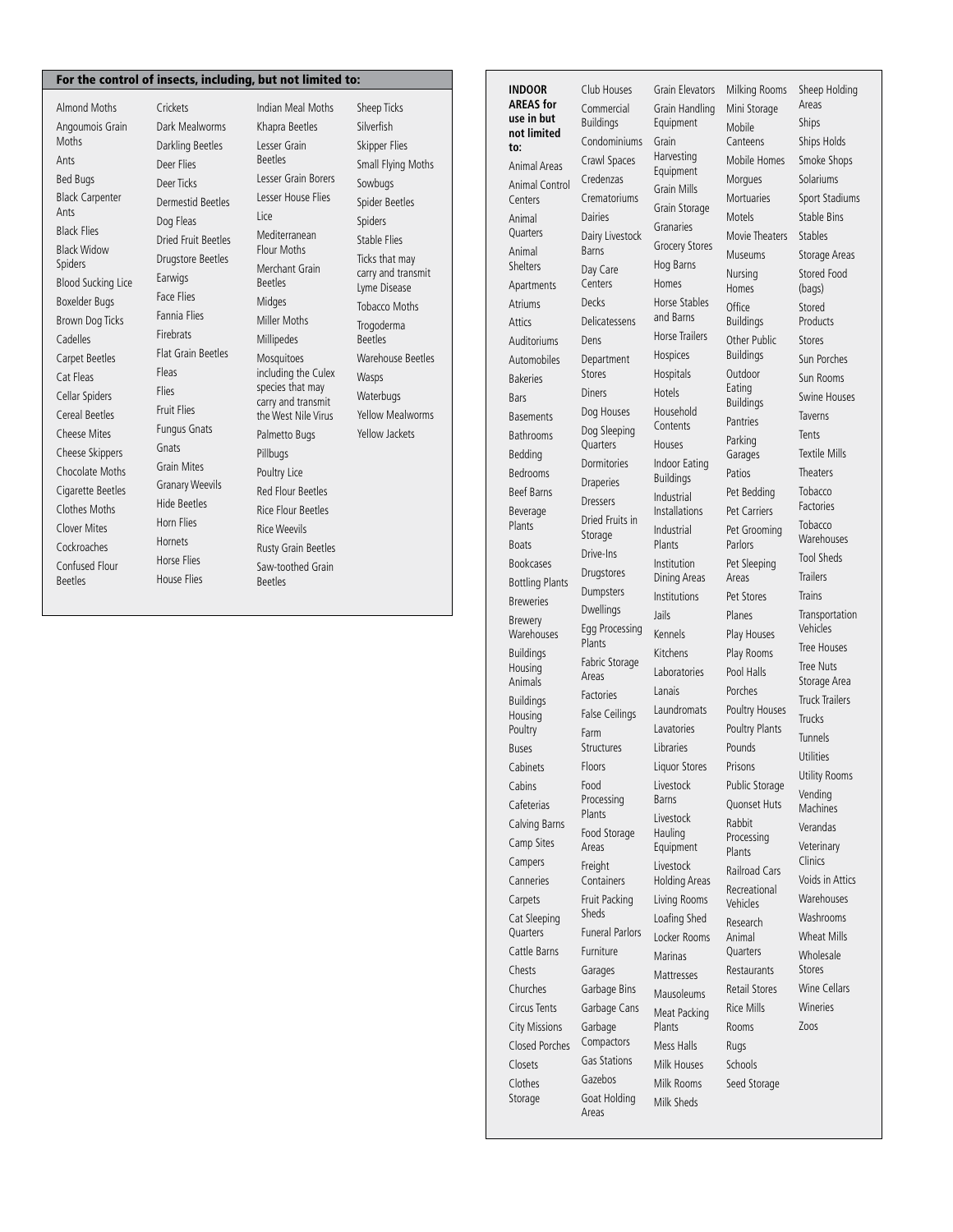| <b>OUTDOOR</b><br><b>AREAS</b> for<br>uses in and<br>around, but<br>not limited<br>to:<br>Alleys<br>Amphitheaters<br>Amusement<br>Parks<br>Ant Hills<br><b>Back Yards</b><br><b>Balconies</b><br><b>Baseball Fields</b><br><b>Beaches</b> | <b>Bridges</b><br>Campgrounds<br>Carwashes<br>Circuses<br>Construction<br><b>Sites</b><br>Corrals<br>Courtyards<br>Curbs<br>Drive-In<br>Restaurants<br>Drive-In<br><b>Theaters</b><br>Dumpsters | Fair Grounds<br>Feedlots<br>Front Yards<br>Game Fields<br>Garbage<br>Dumps<br>Gazebos<br>Grandstands<br>Junk Yards<br>Kennels<br><b>Levees</b><br>Manholes<br><b>Manure Piles</b><br>Marinas | Outdoor Eating<br><b>Establishments</b><br>Parking Lots<br>Parks<br>Patios<br>Playgrounds<br>Ranges<br>Recreational<br>Areas<br><b>Rest Areas</b><br>Roadsides<br>Rooftops<br>Sanitary<br>Sewers | Side Walks<br>Side Yards<br>Stadiums<br>Tennis Courts<br>Truck Stops<br>Underpasses<br><b>Utility Rooms</b><br><b>Outdoors</b><br><b>Weigh Stations</b><br><b>Wild Animal</b><br>Parks<br><b>Wood Piles</b><br>Zoos |
|-------------------------------------------------------------------------------------------------------------------------------------------------------------------------------------------------------------------------------------------|-------------------------------------------------------------------------------------------------------------------------------------------------------------------------------------------------|----------------------------------------------------------------------------------------------------------------------------------------------------------------------------------------------|--------------------------------------------------------------------------------------------------------------------------------------------------------------------------------------------------|---------------------------------------------------------------------------------------------------------------------------------------------------------------------------------------------------------------------|
| <b>FOR USE ON</b><br>but not<br>limited to:<br><b>Beefalo</b><br><b>Rirds</b><br><b>Buffalo</b><br>Calves                                                                                                                                 | Cattle-Beef<br>Cattle-Dairy<br>Chickens<br>Donkeys<br>Ducks<br>Fmus                                                                                                                             | Exotics such as<br>European Red<br>Deer<br>Geese<br>Horses<br>I ambs<br>Llamas                                                                                                               | Mules<br>Ostrich<br>Oxen<br>Pheasants<br>Pigs<br>Pullets                                                                                                                                         | Ouail<br>Ratites<br><b>Roosters</b><br>Sheep<br>Swine<br>Turkeys                                                                                                                                                    |

### DIRECTIONS FOR USE

**SPACE SPRAYING:** Use with conventional mechanical or compressed air equipment to kill exposed accessible stages of listed insects. Close room and shut off air conditioning or ventilating equipment. Apply at the rate of 1 to 10 fluid ounces per 1,000 cubic feet of space and direct spray toward upper corners of room and ceiling filling the room with mist. Leave room closed for 1/2 hour and ventilate thoroughly before re-entry.

**SURFACE SPRAYING:** To kill Cockroaches, Black Carpenter Ants, Silverfish, Spiders, Crickets, Clover Mites, Cheese Mites, Granary Weevils, Rice Weevils, Saw-toothed Grain Beetles, Spider Beetles, Cigarette Beetles and other listed insects, use a sprayer adjusted to a coarse wet spray. Mix well and apply as a coarse wet spray using approximately 1 gallon of spray mixture per 750 square feet of surface. To provide maximum penetration and impingement on the insects, direct the spray first into all cracks and crevices, behind all equipment, cupboards, obstructions or dark harborage areas on walls and floors, underneath sinks, behind pipes, beneath stoves and refrigerators, around garbage cans and cabinets, along baseboards, door sills, window sills, door and window frames and floors, around and on drains, pipes and plumbing, behind bookcases, storage and other utility installation areas and in all places that harbor insects. Contact as many insects as possible. Do not allow spray to contact stored food. If surface application only is to be used, spray floor and other surfaces. To kill Ants, treat around doors, window frames and other areas of entry. Spray on Ants whenever possible.

**CLOTHES MOTHS:** Remove any infested articles from storage, brush thoroughly and air for several hours in sunlight, if possible. Apply liberally to empty chests, closets, bureaus and other storage areas, directing the spray into cracks, joints, and crevices.

**CARPET BEETLES:** Directly spray as many insects as possible. Spray all surfaces of upholstered furniture. Where possible, thoroughly spray both top and bottom of rugs and carpets. Also treat shelves, closets, floors, walls, windowsills, baseboards, areas under furniture, and wherever these insects are seen or suspected.

**BED BUGS:** Spray mattresses lightly, particularly around tufts and seams. Take beds apart and spray in all joints. Treat baseboards, moldings, floors, walls, furniture and other infested areas.

FOR USE IN CANNERIES: Before bringing in produce, thoroughly clean floors, conveying equipment, and walls, paying special attention to cracks and crevices. Follow dilution chart and spray the entire space inside the cannery, including walls, ceilings, and floors, paying special attention to forcing the spray into all cracks and crevices for control of Ants, Cockroaches, Silverfish, Crickets, Spiders, Fruit Flies, Moths, House Flies, Cheese Mites, and other listed insects.

#### **FOR USE IN FOOD AND NONFOOD AREAS OF FOOD PROCESSING PLANTS,**

industrial installations, bakeries, rice and wheat mills, restaurants, tobacco warehouses, grain elevators and warehouses. Spray as directed to control listed flying and crawling insects. Confine the use of this product in food processing or food handling establishments to time periods when the plant is not in operation. Cover or remove food during treatment.

**DRIED FRUIT PRODUCTS** in storage or processing: For control of listed insects. Remove and destroy infested products. Do not apply directly to fruit. Apply as a fine mist or fog in the air above and around trays, bins, and shelves at the rate of 1 to 10 fluid ounces per 1,000 cubic feet of space. Repeat application at this dosage as required. Leave the room closed for one hour. Do not remain in treated areas, and ventilate the area before re-entry. Sweep up and destroy fallen insects.

**TREATMENT OF STORED FOOD AREAS:** Foods in multi-walled bags, cloth bags or other packaging stored in such areas as, but not limited to listed areas. For the control of listed pests. Destroy, fumigate, or treat infested stored products using effective methods or an approved product intended for this purpose. As noted above, disperse first by directing spray into cracks and crevices, and around corners, pallets, and stacks of packaged goods, hitting as many insects as possible. Then apply as a space spray at a dosage of 1 to 10 fluid ounces per 1,000 cubic feet of room space. Repeat application as necessary for insect control. Do not remain in treated area and ventilate before re-entry. Sweep up and destroy fallen insects.

**ON PEANUTS, NUTS, BEANS, SEEDS IN BULK, BAGS OR OTHER PACKAGING:** For the control of listed insects. Apply to the surface of stored or bagged products. Also spray walls, floors and other surfaces of bins, storage and handling areas thoroughly, being especially careful to treat cracks, crevices and similar hiding places. Then apply as a space spray at the rate of 1 to 10 fluid ounces per 1,000 cubic feet by directing the spray toward the ceiling and upper corners of the area and behind any obstructions.

**FOR USE IN FEDERALLY INSPECTED MEAT AND POULTRY PLANTS:** Apply with conventional mechanical or compressed air equipment at the rate of 1 to 10 fluid ounces per 1,000 cubic feet of room space. Apply spray into all cracks and crevices in woodwork, walls, and floors, underneath sinks, behind pipes, and in all places that shelter insects. Contact as many insects as possible. Repeat as necessary. Before use cover or remove exposed food products and packaging materials. After use wash equipment and utensils with an effective cleaning compound and rinse with potable water. Use as a space spray only when plant is not in operation.

FOR USE IN TRANSIT PROTECTION: To control accessible stages of listed insects, clean and spray truck beds, boxcars, ship holds and other listed transit equipment before loading. Thoroughly treat walls and floors, and lightly spray each layer of stacked cartons or containers. Apply at the rate of 1 gallon per 750 square feet.

**FOR USE IN LISTED PET AREAS:** For best results remove, destroy, or wash pet's old bedding. To reduce infestation, thoroughly spray pet [dog] [cat] [puppy] [kitten] [animal] bedding, sleeping quarters, kennel, around baseboards, window and door frames, into wall cracks, on local areas of floors, and other animal resting places until the surface is slightly moist. Treat these areas at the rate of two seconds per linear foot at the distance of 12 to 18 inches. Also, spray the entire inside surface of doghouses. Put fresh bedding in pet's quarters after spray has dried. Allow treated areas to dry thoroughly before allowing pets to re-enter.

**Remove pets and birds and cover fish aquariums before spraying.**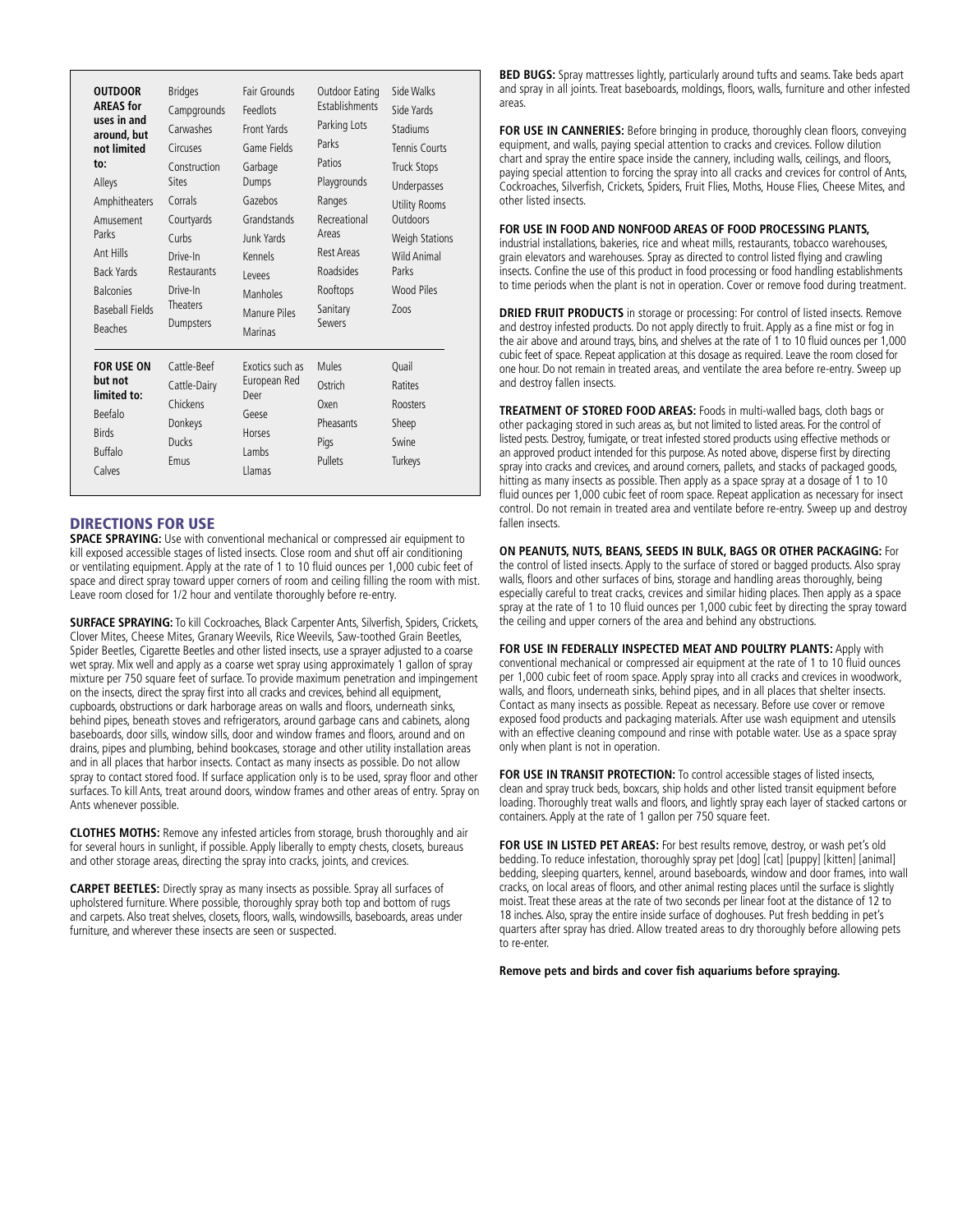**FOR KENNELS AND OTHER OUTDOOR ANIMAL AREAS:** Follow dilution chart to control listed insects. Apply liberally to surfaces, paying special attention to cracks and crevices and other insect hiding places. Allow treated areas to dry thoroughly before allowing pets (animals) to re-enter.

**FOR USE ON LIVESTOCK:** Dilute as follows: 0.10% Pyrethrins – Add 1 part concentrate to 29 parts water or 0.50% Pyrethrins – Add 1 part concentrate to 5 parts water and apply as directed:

- To protect beef cattle, dairy cattle, horses and other livestock from attacks and to kill and repel Stable Flies, Horse Flies, Deer Flies, House Flies, Horn Flies, Lesser House Flies, Mosquitoes including the Culex species that may carry and transmit the West Nile Virus, and Gnats, spray about 3 seconds on each side of animal, being careful to spray back, withers and forelegs thoroughly.
- To protect from Face Flies, spray the face and hair or spray on a cloth and rub on the face, being certain to avoid contact with the eyes. Repeat treatment as necessary when flies are troublesome.
- For effective control of Biting and Sucking Lice on cattle, horses, sheep, goats and hogs: spray to thoroughly wet the hair of the animal, including the head and brush of the tail. Repeat treatment in 10 days to kill newly hatched lice.
- To control Poultry Lice and exposed stages of Darkling Beetles, thoroughly spray roosts, walls, nests, and cages. Follow by spraying the birds with a fine mist.
- For control of Bed Bugs and Mites on poultry and in poultry houses, spray crevices of roost poles, cracks in walls and cracks in nests where Bed Bugs and Mites hide. Follow by spraying the birds with a fine mist.
- To control sheep "tick" or ked, thoroughly wet all portions of the body by spraying directly into the wool. Treat at a rate sufficient to wet the animal.
- To kill Fleas and Ticks on livestock and to obtain protection against reinfestation, spray to wet animal.

**FOR USE IN ANIMAL QUARTERS,** Barns, Dairies, Milking Parlors, Milking Rooms, Poultry Houses and other listed animal areas. For rapid control (kill) of Flies, Mosquitoes including the Culex species that may carry and transmit the West Nile Virus, Gnats and other listed flying insects: dilute with water to give a 0.10% or 0.50% concentration, and apply as a fine mist or spray. Direct spray towards the ceiling and upper corner of room until the area is filled with mist, using about 2 fluid ounces per 1,000 cubic feet of space. Do not direct spray towards animals or birds. For best results, close doors and windows before spraying and keep them closed for 10 to 15 minutes following application. Applicator should vacate the treated area and ventilate it prior to reoccupying. Do not use in milk rooms where raw milk may be exposed.

**FOR USE WITH HAND-HELD MECHANICAL FOGGERS** to control House Flies, Horn Flies, Stable Flies, Horse Flies, Mosquitoes including the Culex species that may carry and transmit the West Nile Virus, Gnats and other listed insects. Dilute concentrate and apply as a fine mist or fog. Direct spray toward the ceiling and upper corners of the room until the area is filled with mist, using about 2 fluid ounces per 1,000 cubic feet of space. For best results, close doors and windows before spraying and keep them closed for 10 to 15 minutes after spraying. Applicator should vacate the treated area and ventilate it before reoccupying.

#### DIRECTIONS FOR USE IN AUTOMATIC ULV SPRAYING SYSTEMS, IN AREAS SUCH AS ANIMAL QUARTERS, DAIRY AND BEEF BARNS, POULTRY HOUSES, SWINE HOUSING, WAREHOUSES, ZOOS AND OTHER LISTED LIVESTOCK OR ANIMAL HOUSING AREAS.

Automatic spraying systems must not be programmed to release pesticides where food or feed is directly exposed.

To kill Flies, House Flies, Horn Flies, Stable Flies, Horse Flies, Mosquitoes including the Culex species that may carry and transmit the West Nile Virus, Gnats and other listed insects: add concentrate to tank and add water to obtain desired dilution. Agitate well while adding water. Dispense diluted concentrate through automatic spraying system. Set nozzles to deliver 1 fluid ounce per minute. Position nozzles to cover a maximum of 2,000 cubic feet of space per nozzle. Set timer to operate in accordance with equipment directions.

#### DIRECTIONS FOR USE IN OUTDOOR RESIDENTIAL MISTING SYSTEMS: NOTE: NOT REGISTERED for use in Automatic ULV Spraying Systems in the State of New York.

Use to control or temporarily reduce annoyance from accessible stages of: Mosquitoes including the Culex species that may carry and transmit the West Nile Virus, Flies, Gnats, Face Flies, Fannia Flies, Deer Flies, Horse Flies, Stable Flies, Horn Flies, Hornets, Wasps, Yellow Jackets, Firebrats, Small Flying Moths, Earwigs, Fleas, Ticks, Clover Mites, Brown Dog Ticks, Crickets, Cockroaches, Silverfish, Spiders, Darkling Beetles, and other nuisance insects.

Do not apply this pesticide when people, pets and food are present.

Do not use in an evaporative cooling system.

Direct nozzles to spray towards the target area and away from swimming pools, water bodies, or eating and cooking areas.

If used in a system with a reservoir tank for the end use dilution, the system reservoir tank must be locked. Securely attach the end use pesticide Vampyre label and a dilution statement to the system reservoir tank in a weather protected area or plastic sleeve. The dilution statement must be phrased as follows: "This container holds \_\_ parts Vampyre to \_\_ parts water."

If used in a direct injection system, the pesticide container must be locked. Securely attach the end use pesticide Vampyre label to the pesticide container in a weather protected area or plastic sleeve.

#### Automatic spraying system dilution table

| Α<br><b>System tank size</b><br>(in gallons) | В<br><b>Conversion factor</b><br>(fluid ounce of concentrate)<br>per gallon of water) | $A \times B =$<br><b>Fluid ounces of concentrate</b><br>for that tank size, to be mixed<br>with water to achieve 0.057%<br>pyrethrin solution |
|----------------------------------------------|---------------------------------------------------------------------------------------|-----------------------------------------------------------------------------------------------------------------------------------------------|
|                                              | 2.33                                                                                  | 2.33                                                                                                                                          |
| 5                                            | 2.33                                                                                  | 11.65                                                                                                                                         |
| 10                                           | 2.33                                                                                  | 23.3                                                                                                                                          |
| 30                                           | 2.33                                                                                  | 70                                                                                                                                            |
| 55                                           | 2.33                                                                                  | 128                                                                                                                                           |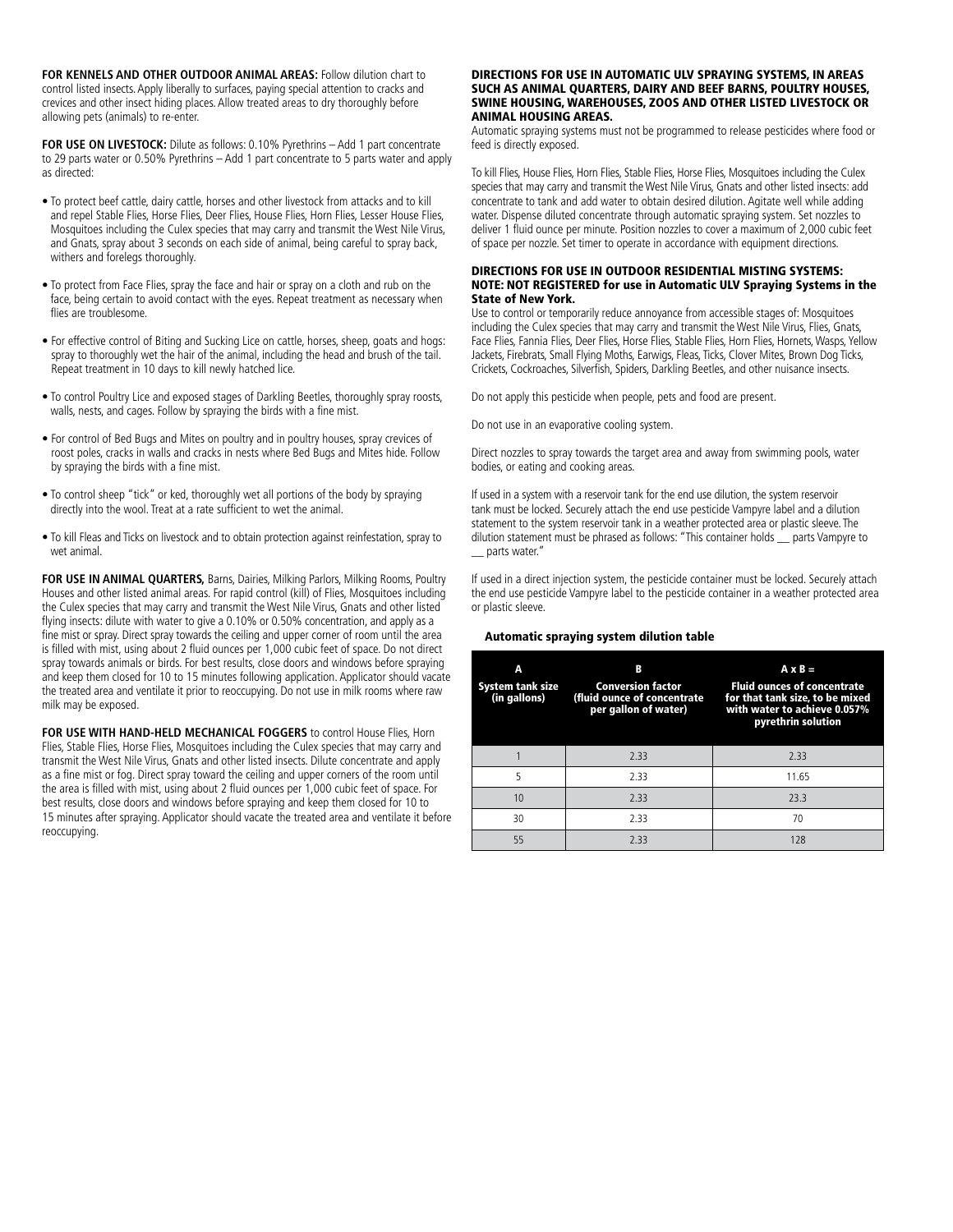For high populations of insects or when treating species that are difficult to control, mix at rates giving higher concentrations (percentage) of pyrethrins up to 0.10% using a conversion factor of 4.08 in table above.

When filling tank, partially fill the system reservoir tank with water and add concentrate. Then fill the rest of the tank with water and agitate well.

This product must only be used in systems that have been calibrated to apply no more than the maximum application rate of 0.00011 lbs. a.i. Pyrethrins per 1,000 cubic feet per day, or 1/18th fluid ounce of Vampyre concentrate or 3 fluid ounces of 0.057% solution per 1,000 cubic feet per day.

For best performance, the spray solution should be in the pH range of 5.5 to 7.0.

This product will control insects directly contacted by its spray solution. Since many of the targeted insects can migrate in and out of treatment areas, it is recommended that this concentrate be used as part of an Integrated Pest Management (IPM) program. Control practices including but not limited to eliminating breeding and harborage sites combined with appropriate use of contact insecticides, Insect Growth Regulators (IGRs) and/or residual insecticides will provide the most effective control of target insects.

#### Outdoor use dilution table: follow dilution chart and apply as directed.

| <b>Solution</b><br>percentage | Ratio of concentrate to<br>water        | <b>Fluid ounces of concentrate per</b><br>gallon of water |
|-------------------------------|-----------------------------------------|-----------------------------------------------------------|
| 0.05% Pyrethrins              | 1 part concentrate<br>to 59 parts water | 2 fluid ounces concentrate/<br>gallon of water            |
| 0.10% Pyrethrins              | 1 part concentrate<br>to 29 parts water | 4.3 fluid ounces concentrate/<br>gallon of water          |
| 0.30% Pyrethrins              | 1 part concentrate<br>to 9 parts water  | 13 fluid ounces concentrate/<br>gallon of water           |
| 0.50% Pyrethrins              | 1 part concentrate<br>to 5 parts water  | 22 fluid ounces concentrate/<br>gallon of water           |

Take care to avoid spraying when wind conditions might create a mist that can blow back to applicator. Do not apply this product in or around bodies of water. Do not spray directly on plants. Spray surfaces and contact as many insects as possible.

# **SMALL FLYING INSECTS AND OTHER FLYING INSECTS including FLIES, GNATS,**

**MOSQUITOES, SMALL FLYING MOTHS, and MIDGES:** Hold sprayer nozzle 18 to 24 inches from shrubs, bushes, grassy areas, and other areas infested with these pests. Do not apply directly to plants. Spray with a slow sweeping motion while moving away from the treated area. To reduce annoyance from these pests, treat open porches, patios and under decks in a similar manner. Kills and repels Flies, Mosquitoes including the Culex species that may carry and transmit the West Nile Virus, Midges, and Gnats when used intermittently during outdoor activities and will keep surrounding areas free from these pests. Allow spray to dissipate before occupying the treated area.

**ANTS:** Spray ant trails, anthills and other areas of entry and infestation. Spray on Ants where possible.

**SPIDERS:** Spray directly on Spiders and webs.

### **SOWBUGS, MILLIPEDES, BEETLES, EARWIGS, PILLBUGS, CENTIPEDES, SCORPIONS, COCKROACHES, CRICKETS, WATERBUGS, PALMETTO BUGS:**

Thoroughly spray surfaces and into hiding places such as cracks, crevices, moist areas, openings around pipes, spigots, storage areas, sheds and other areas where these pests tend to congregate.

#### STORAGE AND DISPOSAL

Do not contaminate water, food, or feed by storage and disposal.

**PESTICIDE DISPOSAL:** To avoid wastes, use all material in this container by application according to label directions. If wastes cannot be avoided, offer remaining product to a waste disposal facility or pesticide disposal program (often such programs are run by state or local governments or by industry.)

**CONTAINER HANDLING:** Nonrefillable container. Do not reuse or refill this container. Triple rinse container (or equivalent) promptly after emptying. Then offer for recycling if available, or puncture and dispose of in a sanitary landfill.

Triple Rinse as follows [for containers of 5 Gallons (18.9 L) or less]: Empty the remaining contents into application equipment or a mix tank and drain for 10 seconds after the flow begins to drip. Fill the container ¼ full with water and recap. Shake for 10 seconds. Pour rinsate into application equipment or a mix tank or store rinsate for later use or disposal. Drain for 10 seconds after the flow begins to drip. Repeat this procedure two more times.